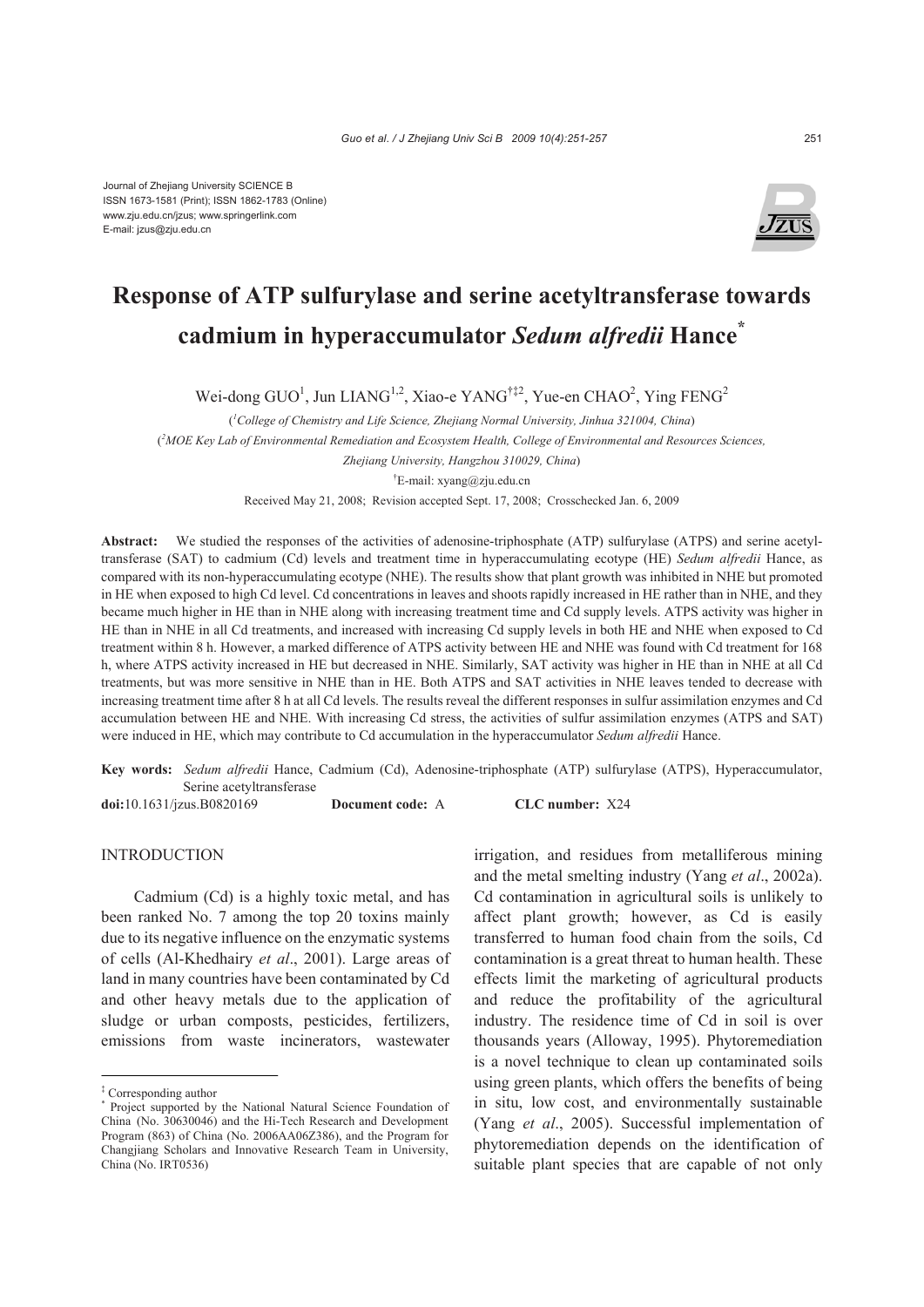growing on soils containing high levels of metals, but also accumulating much higher concentrations of metals in their shoots than normal species. These plants are termed hyperaccumulator. Up to now, more than 450 species of hyperaccumulators belonging to 45 families have been identified (Baker *et al*., 2000). However, most of the metal-accumulating plants identified so far grow slowly and have small biomass, failing to meet the need of remediation on a large scale. Understanding mechanisms of Cd hyperaccumulation is of importance for improving metal hyperaccumulators in successful phytoremediation of the contaminated soils with Cd and other metals.

A few Cd-hyperaccumulators have been reported, including *Thlaspi caerulecens*, *Arabidopsis halleri*, and *Brassica junica* (Brown *et al*., 1995; Küpper *et al*., 2000; Su and Huang, 2002). *Sedum alfredii* H. growing in a Pb/Zn mine area has also been identified as a Zn/Cd co-hyperaccumulator native to China (Yang *et al*., 2002b; 2004). The ability of hyperaccumulating Cd by *S*. *alfredii* H. has been demonstrated (Yang *et al*., 2004; 2006; Xiong *et al*., 2004). It also has characteristics of large biomass, fast growth, asexual propagation, and perennial. Therefore, it is an ideal plant to study the mechanism responsible for hyperaccumulation and could be applied for practice of phytoremediation.

Sulfur assimilation has an important effect on Cd accumulation. Adenosine-triphosphate (ATP) sulfurylase (ATPS; EC 2.7.7.4) catalyzes the first reaction in the assimilation of inorganic sulfate (Osslund *et al.*, 1982), and it activates  $SO_4^{2-}$  via an ATP-dependent reaction, which leads to the formation of APS and pyrophosphate (PPi). ATPS is considered to be an excellent candidate for the pathway-regulating, rate-limiting enzyme (Leustek, 1996). Serine acetyltransferase (SAT; EC 2.3.1.30) that catalyzes the formation of *O*-acetyl-L-serine (OAS) from L-serine and acetyl-CoA is responsible for the entry step from L-serine metabolism to cysteine biosynthesis (Saito *et al*., 1995). OAS then reacts with hydrogen sulfide to yield L-cysteine through the action of cysteine synthase. SAT plays a regulatory role in cysteine biosynthesis in plants (Noji *et al*., 1998). Many research indicated that both ATPS and SAT played important roles in heavy metal tolerance and accumulation (Wangeline *et al*., 2004; Hawkesford, 2003; Freeman *et al*., 2004).

Our previous studies showed that antioxidant defense system was enhanced in hyperaccumulating ecotype (HE) when exposed to Cd, as compared with non-hyperaccumulating ecotype (NHE) (Jin *et al*., 2008). We raised the hypothesis that sulfur metabolism, especially the pathway of glutathione synthesis, might play an important role in Cd tolerance and hyperaccumulation. In this study, hydroponically experiment was carried out to investigate response of these two sulfur assimilation enzymes (ATPS and SAT) to Cd in HE and NHE *S*. *alfredii*.

#### MATERIALS AND METHODS

#### **Plant collection and culture**

The HE of *S*. *alfredii* H. was obtained from an old Pb/Zn mine area in Zhejiang Province, China, while the NHE of *S*. *alfredii* H. was obtained from a tea garden near Hangzhou, China. Healthy and uniform shoots of *S*. *alfredii* H. were chosen and grown for 2 weeks in the basal nutrient solution, containing (in mmol/L)  $Ca(NO_3)_2$  4H<sub>2</sub>O 2.00, KH<sub>2</sub>PO<sub>4</sub> 0.10, MgSO<sub>4</sub> 0.50, KCl 0.10, and K<sub>2</sub>SO<sub>4</sub> 0.70; and (in  $\mu$ mol/L) H<sub>3</sub>BO<sub>3</sub> 10.00, MnSO<sub>4</sub>·H<sub>2</sub>O 0.50, ZnSO<sub>4</sub>·7H<sub>2</sub>O 1.0, CuSO<sub>4</sub>·5H<sub>2</sub>O 0.20, (NH<sub>4</sub>)<sub>6</sub>Mo<sub>7</sub>O<sub>24</sub>·4H<sub>2</sub>O 0.01, and Fe-ethylene diamine tetraacetic acid (EDTA) 100. The pH of nutrient solution was adjusted daily to 5.5 with NaOH or HCl. Plants were grown under glasshouse conditions with natural light, day/night temperature of 26/20 °C and day/night humidity of 70%/85%. The nutrient solution was aerated continuously and renewed every 4 d.

## **Cd treatment and sample preparation**

After preculturing for 4 weeks, healthy and uniform seedlings were selected for 4 Cd treatments: control, 10, 25, and 100 μmol/L Cd. Each treatment was applied in triplicates in a completely randomized design. Cd was applied as  $CdCl<sub>2</sub>$ . Nutrient solution was aerated continuously and renewed every 4 d with the pH maintained at 5.5. Plants were harvested at 0, 4, 8, 16, 24, and 168 h after treatments. At the time of harvest, roots were soaked in 20 mmol/L Na<sub>2</sub>EDTA for 15 min to remove excess metal ions adhering to the root surfaces. Fresh samples  $(1 g)$  of leaves were immediately weighted, then frozen in liquid nitrogen,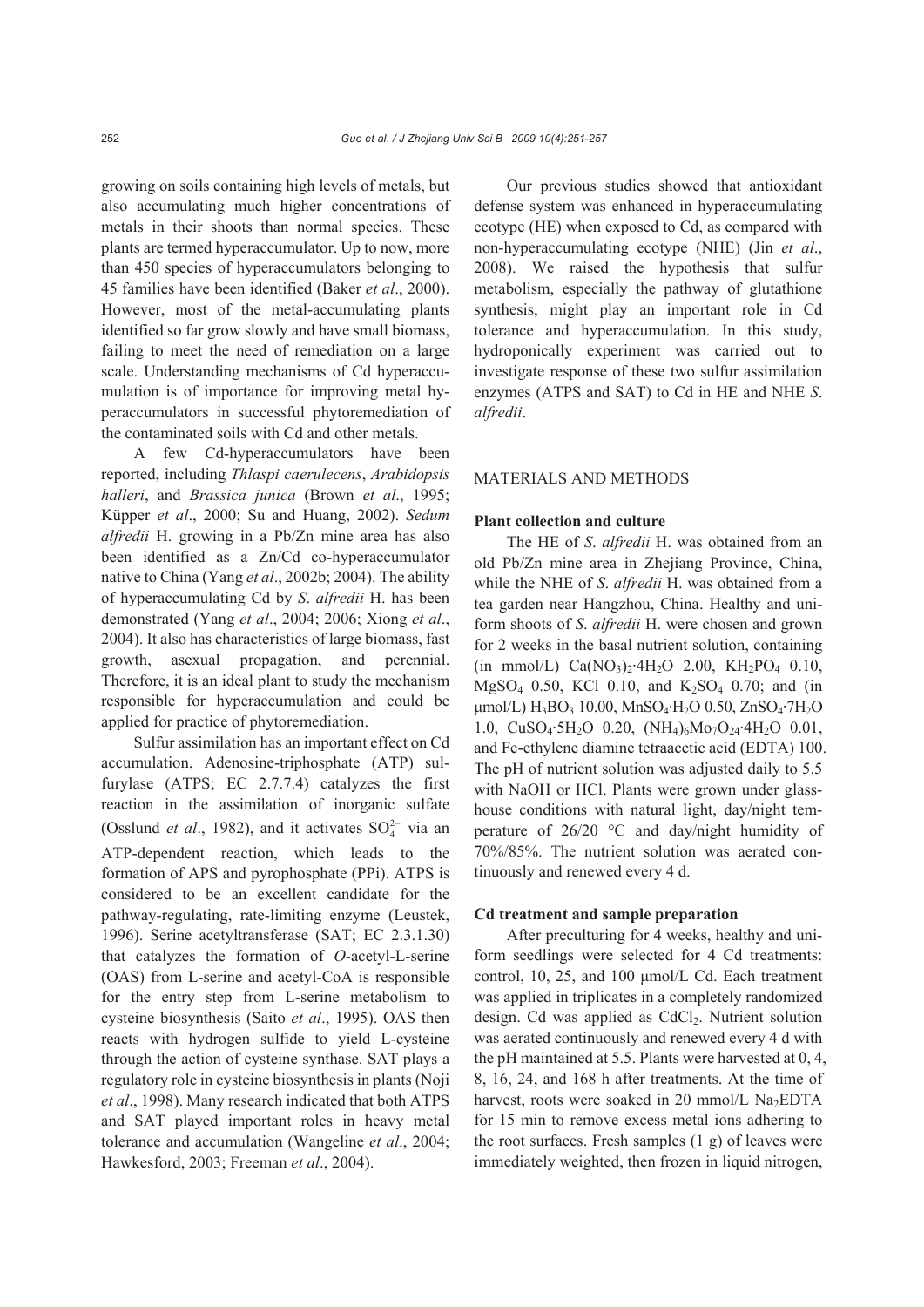and stored at −80 °C until analysis. Roots and shoots were separated and dried at 65 °C for metal concentration analysis.

# **Assay of ATPS activity**

In the ATP sulfurylase activity assay, the method of Lappartient and Touraine (1996) was used. Frozen tissues from leaves were ground at 4 °C using a pre-chilled mortar and pestle in a pre-clod buffer consisting of 10 mmol/L Na<sub>2</sub>EDTA, 20 mmol/L Tris-HCl (pH 8.0), 2 mmol/L DL-dithiothreitol (DTT), and approximately 0.01 g/ml insoluble polyvinyl pyrrolidone (PVP), using a 1:4 (w/v) tissueto-buffer ratio. The homogenate was centrifuged at  $17000 \times g$  for 20 min at 4 °C. The supernatant (crude extract) was used for in vitro ATPS assay. ATPS activity was measured using molybdate-dependent formation of pyrophosphate. The reaction was initiated by adding 0.1 ml of crude extract to 0.5 ml of the reaction mixture, which contains  $7 \text{ mmol/L MgCl}_2$ ,  $5 \text{ mmol/L MgCl}_2$ mmol/L  $\text{Na}_2\text{MoO}_4$ , 2 mmol/L  $\text{Na}_2\text{ATP}$ , and 0.032 units/ml of sulfate-free inorganic pyrophosphatase in 80 mmol/L Tris-HCl buffer (pH 8.0). Another aliquot from the same extract was added to the same reaction mixture without Na2MoO4. Incubation was carried out side by side at 37 °C for 15 min, after which phosphate was determined calorimetrically by the method of Fiske and Subbarow (1925). A unit of enzyme was defined as the amount that produces 1 μmol/L inorganic phosphate in 1 min at 37 °C.

# **Assay of SAT activity**

The protocol of Nakamori *et al*.(1998) was followed in the SAT activity assay. Frozen tissues from leaves were ground at 4 °C using a pre-chilled mortar and pestle in a pre-clod buffer consisting of 10 mmol/L Na<sub>2</sub>EDTA, 20 mmol/L Tris-HCl (pH 8.0), and approximately 0.01 g/ml insoluble PVP. The supernatant obtained after centrifugation was used as enzyme sources. SAT activity was assayed by monitoring the decrease in absorbance at 232 nm of the reaction mixture (final volume 1 ml), the reaction mixture containing 50 mmol/L of Tris-HCl (pH 7.6), 1 mmol/L L-serine, 0.1 mmol/L acetyl coenzyme A, and 0.05 ml enzyme solution at 30 °C. A unit of enzyme was defined as the amount that produces 1 μmol/L inorganic phosphate in 1 min at 37 °C.

## **Cd concentration determination**

Cd content was estimated in the stems and leaves. Dry plant samples (0.1 g) of each treatment were digested with 5 ml  $HNO<sub>3</sub>$  and 1 ml  $HClO<sub>4</sub>$  in closed Teflon vessels until clear. The digested material was washed into a 50-ml flask and made up to volume using de-ionized water. Metal concentrations in plant samples were determined using an Integrated Couple Plasma Mass Spectrophotometer (Agilent 7500a, USA). The Cd content absorbed was expressed as mg/kg dry weight.

#### RESULTS AND DISCUSSION

# **Effects of Cd on plant growth and biomass accumulation**

Cd treatments did not cause visible phytotoxicity to the growth of HE; however, NHE displayed obvious toxic symptoms under Cd treatment for 168 h, such as stunted and dark roots, cracked and brownish stems, and wilted leaves, and some leaves fell off when the Cd concentration raised up to 100 μmol/L.

Exposure to different Cd levels caused variable effects on the biomass of both ecotypes of *S*. *alfredii* (Fig.1). The biomass of HE was significantly increased with exposure to Cd for 168 h. However, the biomass of NHE did not increase but declined in the three Cd treatment levels. Results show that Cd inhibited NHE growth but promoted HE growth. HE can continually grow and have a great biomass under Cd stress, which is an excellent character for hyperaccumulator.

#### **Cd concentration and accumulation**

Cd concentrations (on dry weight basis) in leaves increased rapidly in response with increasing Cd levels in HE, reaching 2546 mg/kg dry weight when exposed to 100 μmol/L Cd for 168 h (Fig.2). Cd concentrations in leaves of NHE also increased with raising Cd levels, but at much lower rates than HE. For instances, Cd concentrations in HE leaves were 11.6, 10.2, and 33 times higher than those in the NHE, respectively, when grown at Cd levels of 10, 25, and 100 μmol/L.

Cd accumulation was higher in HE than in NHE at all Cd treatments (Fig.3). Under 10 and 25 μmol/L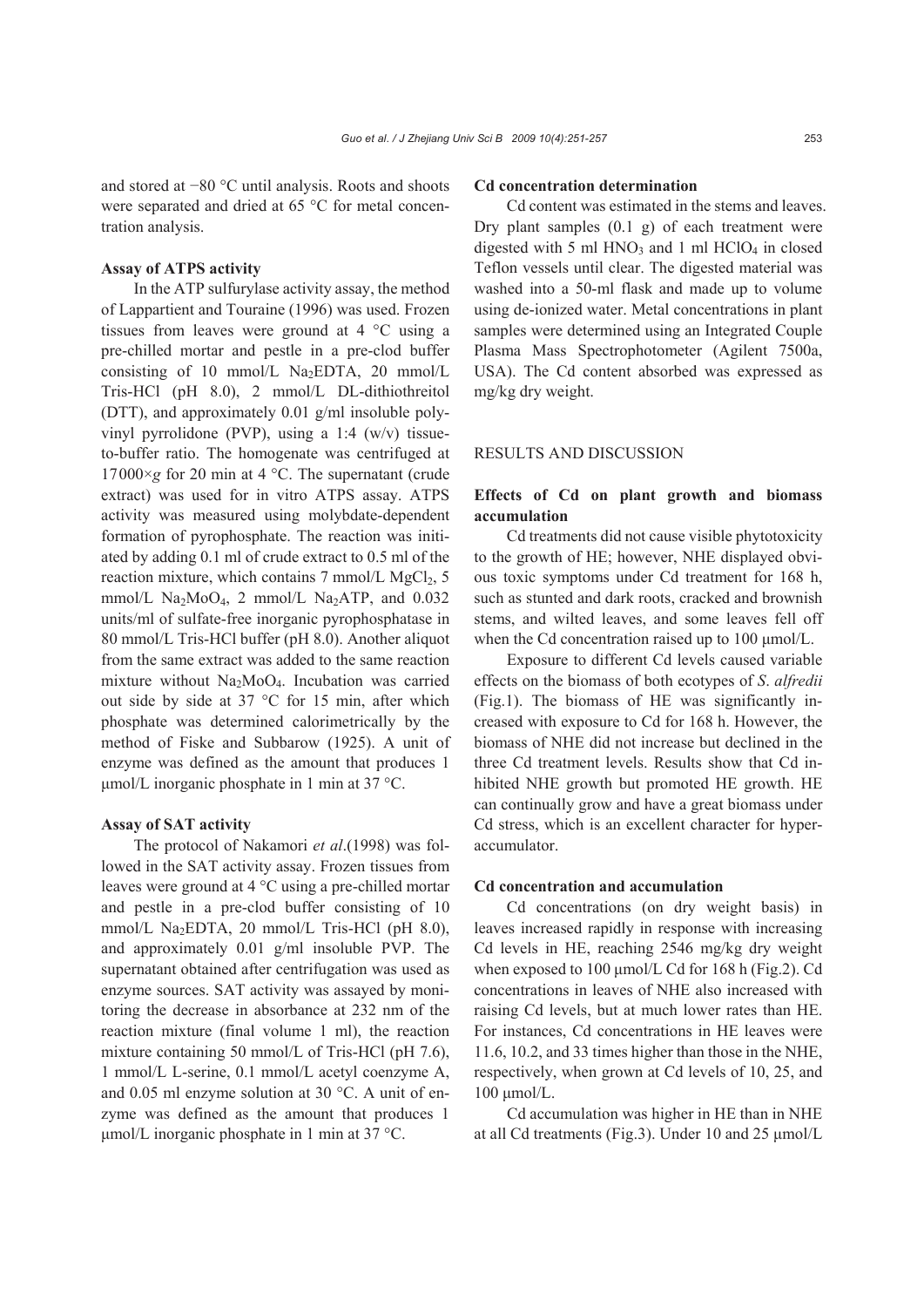

**Fig.1 Biomass of two ecotypes of** *Sedum alfredii* **under different Cd treatments. (a) 10 μmol/L Cd; (b) 25 μmol/L Cd; (c) 100 μmol/L Cd** 

Data are means of three replications and bars depict ±*SE*



**Fig.2 Cd concentrations in leaves of two ecotypes of** *Sedum alfredii* **under different Cd treatments. (a) 10 μmol/L Cd; (b) 25 μmol/L Cd; (c) 100 μmol/L Cd** 

Data are means of three replications and bars depict ±*SE*



**Fig.3 Cd accumulation in shoots of two ecotypes of** *Sedum alfredii* **under different Cd treatments. (a) 10 μmol/L Cd; (b) 25 μmol/L Cd; (c) 100 μmol/L Cd** 

Data are means of three replications and bars depict ±*SE*

Cd, the maximum Cd accumulation reached 250~350 mg/plant in HE. When at 100 μmol/L Cd, Cd accumulation increased faster in HE than in NHE, with the maximum Cd accumulation of 1350 mg/plant. In NHE, Cd accumulation was much lower than that in NH, reaching 12, 17, and 27 mg/plant, respectively, when grown under Cd treatments with 10, 25, and 100 μmol/L.

These results show that Cd was transported rapidly to the leaves of HE after Cd treatment, and such transporting seemed to be enhanced by increasing Cd supply levels. By contrast, Cd concentration in NHE leaves and Cd accumulation in NHE shoots increased slowly after Cd treatment. Results indicate that HE has extraordinary ability to hyperaccumulate Cd in the shoot tissues, which is a superior character for phytoremediation of heavy metal polluted soil.

## **Effects of Cd on ATPS activity and SAT activity**

Intracellular chelation by either glutathione (GSH) or phytochelatins (PCs), or both (Zenk, 1996; Cobbett, 2000; Mutoh and Hayashi, 1988; Clemens, 2001; Rea *et al*., 1998) is one of the important pathways for plant metal detoxification (Reed and Gadd,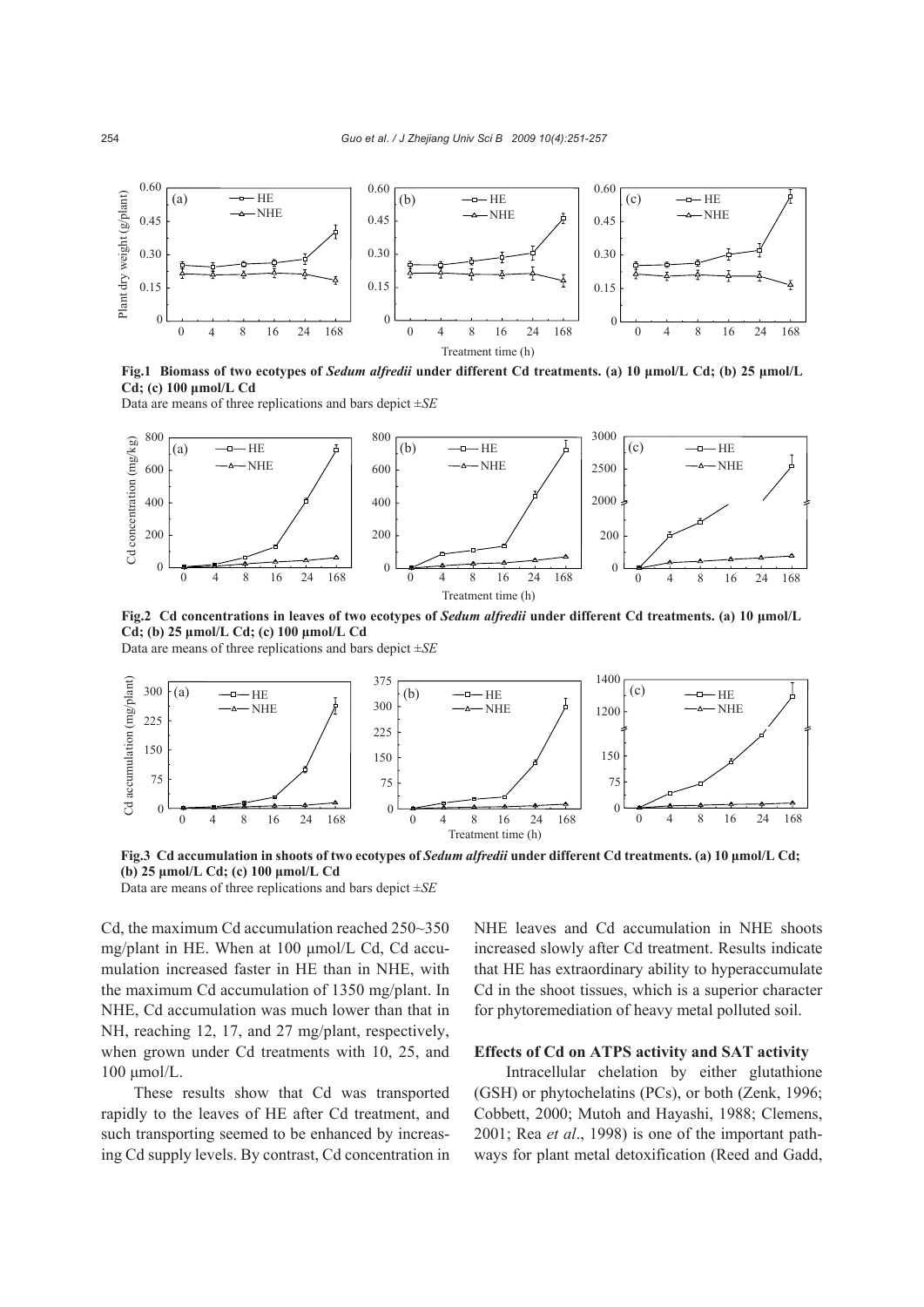1990; Kaplan *et al*., 1995; Zenk, 1996; Macfie and Welburn, 2000; Cobbett, 2000; Hall, 2002). Starting from inorganic sulfate, GSH synthesis requires the sulfur assimilation and the cysteine biosynthetic pathways, which are affected by different stress situations such as heavy metal exposure and sulfur or nitrogen deficiency (Xiang and Oliver, 1998; Domínguez-Solís *et al*., 2001; Koprivova *et al*., 2000). Enhancement of the sulfur assimilation and the amount of thiol compound can make the plant accumulate more heavy metal. Wangeline *et al*.(2004) reported that the overexpression of ATPS in Indian mustard made plant tolerate and accumulate 12 metals, and Freeman *et al*.(2004) reported that the overexpression of SAT in *Thlaspi* made the plant accumulate more nickel.

In this study, we found that ATPS activity was higher in HE than in NHE at all Cd treatments. ATPS activities were enhanced both in HE and in NHE with Cd treatments within 8 h (Fig.4a). The obvious difference of ATPS activity between HE and NHE was found at 168 h, when this enzyme activity was increased in HE but reduced in NHE (Fig.4a). Harada *et al*.(2002) reported that in *Arabidopsis* under Cd stress, the expression of three sulfur assimilation

pathway enzyme genes including ATPS increased significantly, and that the total thiol compounds increased 3-fold. These may be due to the need of thiol for the increased chelation. Our results indicate that the difference between HE and NHE in ATPS activity may be one of the reasons for their difference in Cd accumulation (Figs.4a and 4b).

SAT activity had similar trends to ATPS activity under Cd treatments; it was higher in HE than in NHE in all treatments (Fig.5), but was more sensitive in NHE than in HE. With Cd treatment for 8 h, SAT activity increased rapidly in NHE, but had minimal change in HE (Fig.5a). Under Cd treatment for 168 h, the difference of SAT activity between NHE and HE became larger than that for 8 h (Fig.5a), showing a similar change trend to ATPS activity. This may be due to the fact that SAT and ATPS are both in the thiol compounds synthesis pathway, which responds to the changes of thiol compounds synthesized.

Our results indicate that sulfur assimilation and cysteine synthesis increased in HE with increasing Cd levels. Previous studies proved that GSH contents were markedly higher in HE than in NHE under Cd stress (Jin *et al*., 2008; Chao *et al*., 2008), and that the total sulfur accumulation increased rapidly in HE after



**Fig.4 ATPS activities in leaves of two ecotypes of** *Sedum alfredii* **under Cd treatments. (a) Treatment for different time (8 and 168 h); (b) Treatment with different Cd concentrations (10, 25, and 100 μmol/L Cd)** Pi: pyrophosphoric acid; Data are means of three replications and bars depict ±*SE*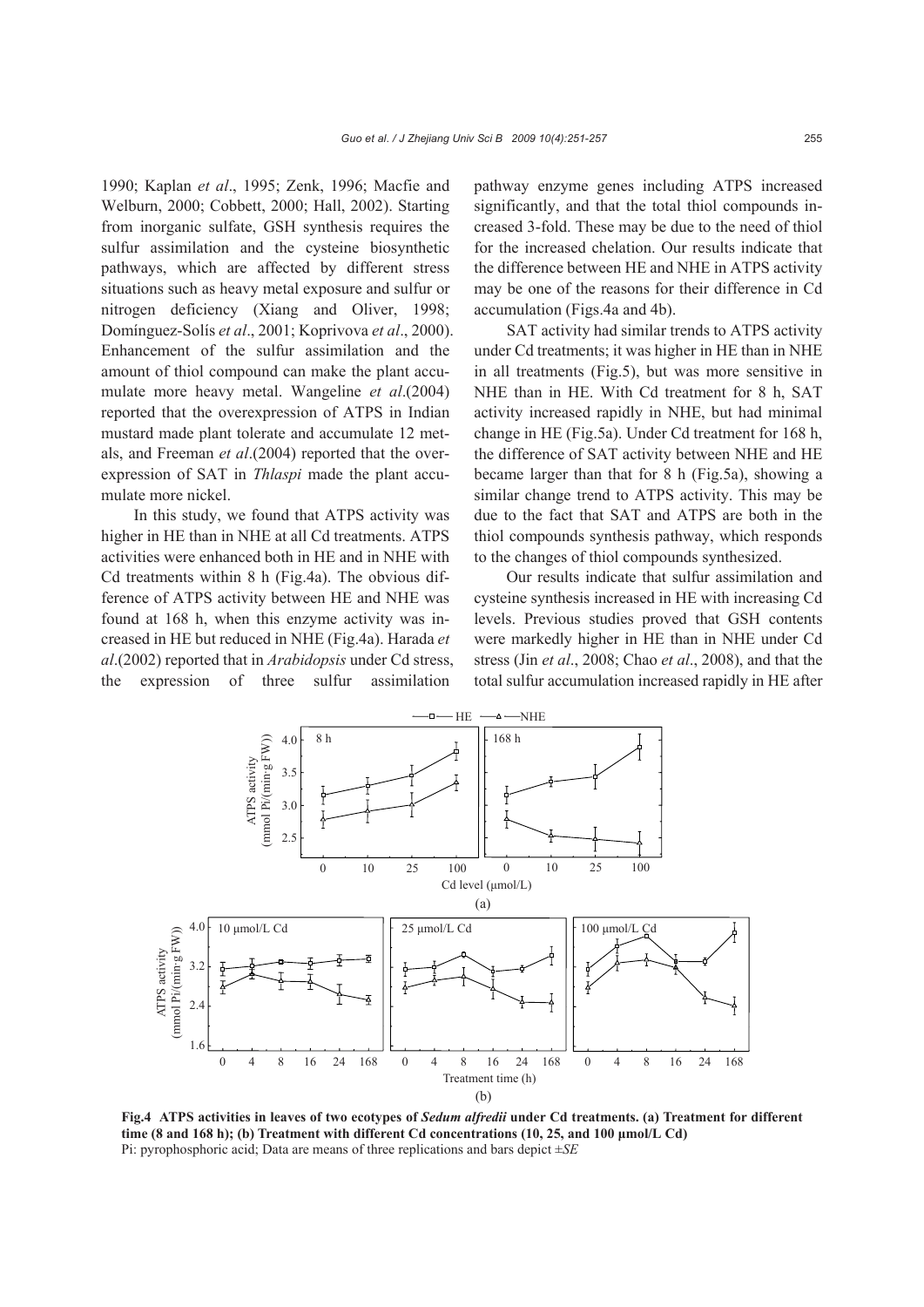

**Fig.5 SAT activities in leaves of two ecotypes of** *Sedum alfredii* **under Cd treatments. (a) Treatment for different time (8 and 168 h); (b) Treatment with different Cd concentrations (10, 25, and 100 μmol/L Cd)**  Data are means of three replications and bars depict ±*SE*

Cd treatment (Chao *et al*., 2008). Our results imply that HE enhanced sulfur assimilation pathway enzymes activities, which could be the source of sulfur for GSH synthesis and related to heavy metal accumulation. More investigations are needed to clarify the relation between sulfur assimilation pathway gene expression and Cd hyperaccumulation, and to clarify the key step in thiol compound synthesis.

#### **CONCLUSION**

Our results revealed the different responses in sulfur assimilation enzymes and Cd accumulation between HE and NHE. With increasing Cd stress, the sulfur assimilation enzyme (ATPS and SAT) activities were increased in HE, which may contribute to Cd accumulation in HE.

# ACKNOWLEDGEMENT

Authors thank Miss Xiao-feng Jin for her valuable comments on the manuscript and Mr. Guo-xiang Hu for his help with Cd analysis using inductively coupled plasma mass spectrometry (ICP-MS).

#### **References**

- Al-Khedhairy, A.A., Al-Rokayan, S.A., Al-Misned, F.A., 2001. Cadmium toxicity and cell stress response. *Pakistan J. Biol. Sci.*, **4**(8):1046-1049.
- Alloway, B.J., 1995. Heavy Metals in Soils. Blackie Academic and Professional, London, p.123-151.
- Baker, A.M.J., McGrath, S.P., Reeves, R.D., Smith, J.A.C., 2000. Metal Hyperaccumulator Plants: A Review of the Ecology and Physiology of a Biochemical Resource for Phytoremediation of Metal-polluted Soil. Phytoremediation of Contaminated Soil and Water. Lewis, Boca Raton, Florida, p.85-107.
- Brown, S.L., Chaney, R.L., Angle, J.S., Baker, A.J.M., 1995. Zinc and cadmium uptake by hyperaccumulator *Thlaspi* caerulescens grown in nutrient solution. *Soil Sci. Soc. Am. J.*, **59**(1):125-133.
- Chao, Y.E., Zhang, M., Tian, S.K., Lu, L.L., Yang, X.E., 2008. Differential generation of hydrogen peroxide upon exposure to zinc and cadmium in the hyperaccumulating plant specie (*Sedum alfredii* Hance). *J. Zhejiang Univ. Sci. B*, **9**(3):243-249. [doi:10.1631/jzus.B0710624]
- Clemens, S., 2001. Molecular mechanisms of plant metal tolerance and homeostasis. *Planta*, **212**(4):475-486. [doi:10.1007/s004250000458]
- Cobbett, C.S., 2000. Phytochelatins and their roles in heavy metal detoxification. *Plant Physiol.*, **123**(3):825-832. [doi:10.1104/pp.123.3.825]
- Domínguez-Solís, J.R., Gutiérrez-Alcalá, G., Romero, L.C., Gotor, C., 2001. The cytosolic *O*-acetylserine(thiol)lyase gene is regulated by heavy metals and can function in cadmium tolerance. *J*. *Biol*. *Chem*., **276**(12):9297-9302. [doi:10.1074/jbc.M009574200]
- Fiske, C.H., Subbarow, Y., 1925. The colorimetric determination of phosphorus. *J. Biol. Chem.*, **66**(2):375-400.